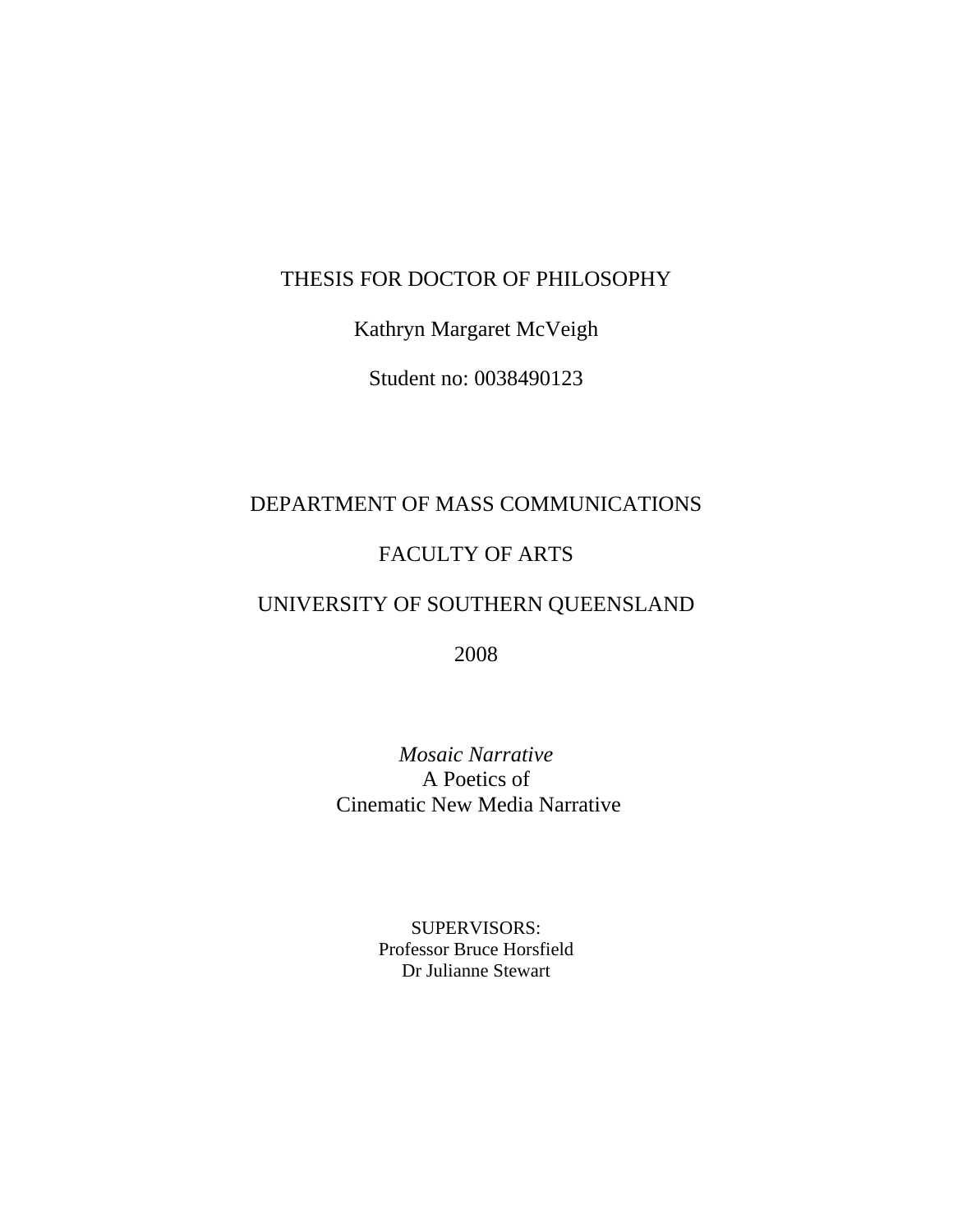#### CERTIFICATION OF DISSERTATION

I certify that the ideas, research, analyses and conclusions reported in this dissertation are entirely my own effort, except where otherwise acknowledged. I also certify that the work is original and has not been previously submitted for any other award, except where otherwise acknowledged.

mar rand poller (Signature of Candidate)

 $\frac{2}{\sqrt{2}}$  $\frac{1}{2}$ 

**ENDORSEMENT** 

BArrfuld

.............................

(Signature of Supervisor)

(Date)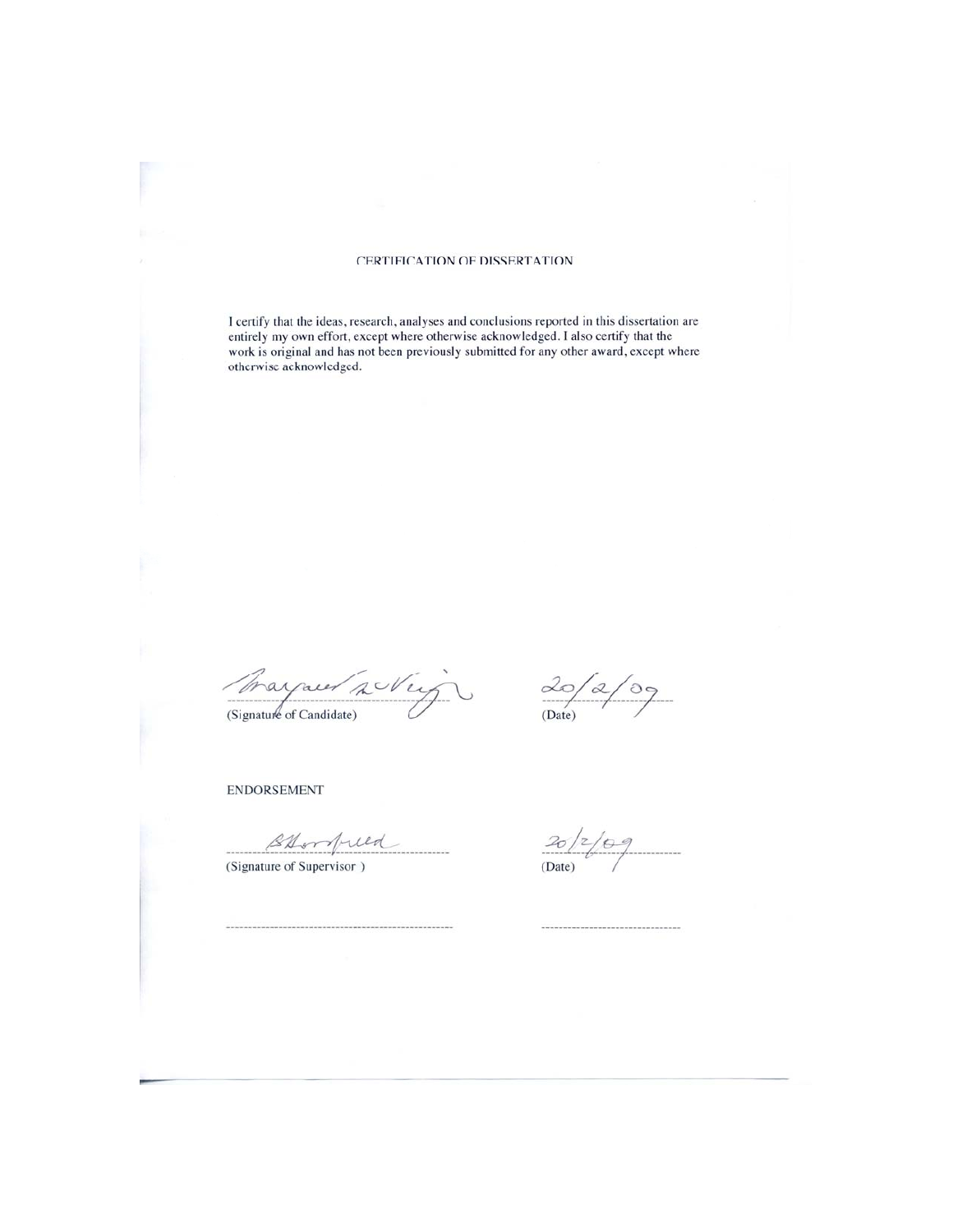#### Abstract

#### *Mosaic Narrative*

### A Poetics of Cinematic New Media Narrative

This thesis proposes the *Poetics of Mosaic Narrative* as a tool for theorising the creation and telling of cinematic stories in a digital environment. As such the *Poetics of Mosaic Narrative* is designed to assist creators of new media narrative to design dramatically compelling screen based stories by drawing from established theories of cinema and emerging theories of new media. In doing so it validates the crucial element of cinematic storytelling in the digital medium, which due to its fragmentary, variable and recombinatory nature, affords the opportunity for audience interaction.

The *Poetics of Mosaic Narrative* re-asserts the dramatic and cinematic nature of narrative in new media by drawing upon the dramatic theory of Aristotle's *Poetics*, the cinematic theories of the 1920s Russian Film Theorists and contemporary Neo-Formalists, the narrative theories of the 1960s French Structuralists, and the scriptwriting theories of contemporary cinema. In particular it focuses on the theory and practice of the prominent new media theorist, Lev Manovich, as a means of investigating and creating a practical poetics.

The key element of the *Poetics of Mosaic Narrative* is the expansion of the previously forgotten and undeveloped Russian Formalist concept of *cinematurgy* which is vital to the successful development of new media storytelling theory and practice. This concept, as originally proposed but not elaborated by Kazansky, encompasses the notion of the creation of cinematic new media narrative as a *mosaic* – integrally driven by the narrative systems of plot, as well as the cinematic systems of visual style created by the techniques of cinema- montage, cinematography and mise-en-scene.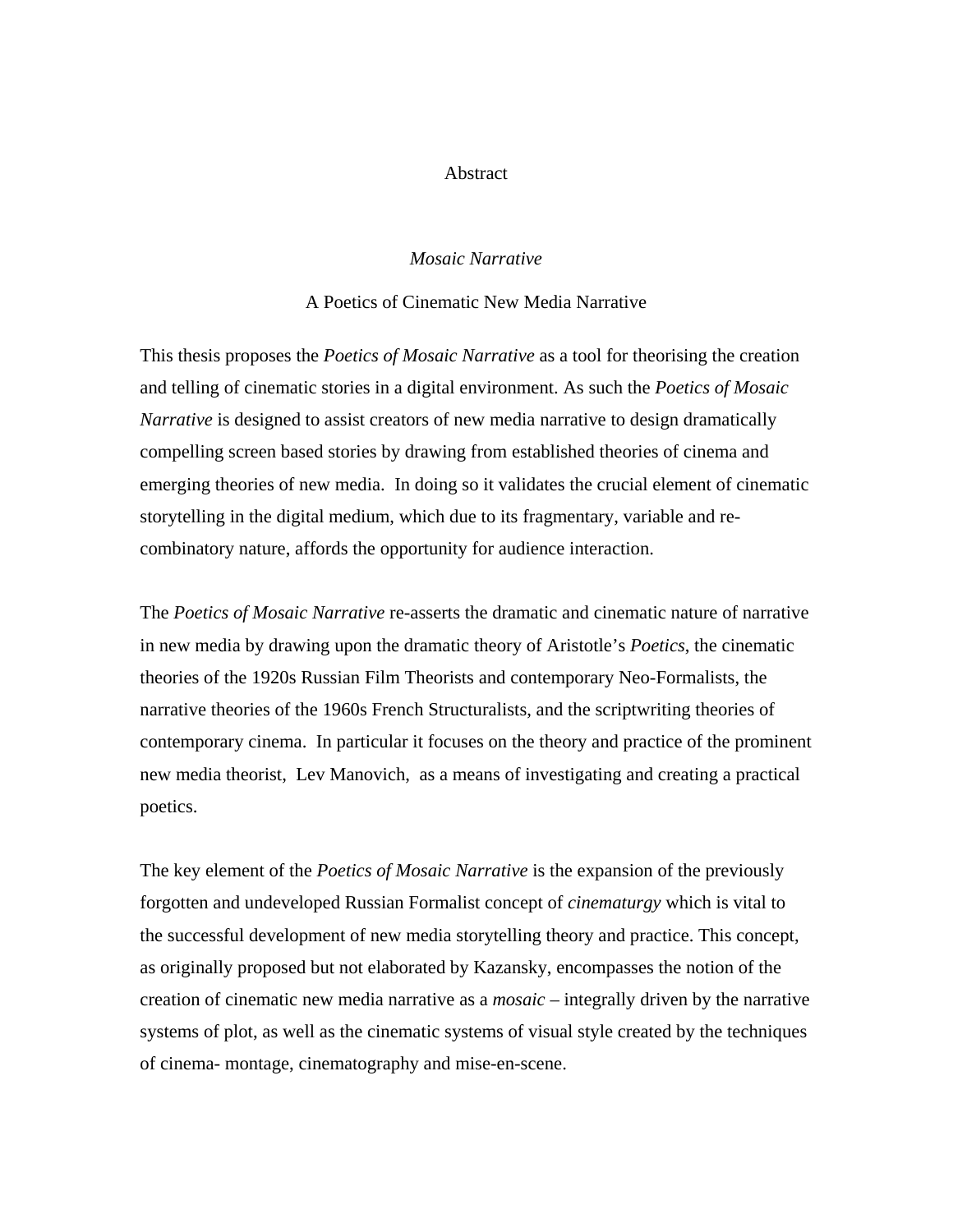#### ACKNOWLEDGEMENTS

In completing this thesis my heartfelt thanks is extended to:

My supervisors, Professor Bruce Horsfield and Dr Julianne Stewart, who provided the guidance, challenge and unyielding support required to complete this thesis.

The Faculty of Arts and the Committee for Research and Higher Degrees at the University of Southern Queensland for providing me with the opportunity to undertake this research.

My family for being there - my husband for his unqualified support, my mother for her advice and love, my father for his example and inspiration, my brothers for their belief in me and last but not least, my two boys for providing the encouragement and light along the way.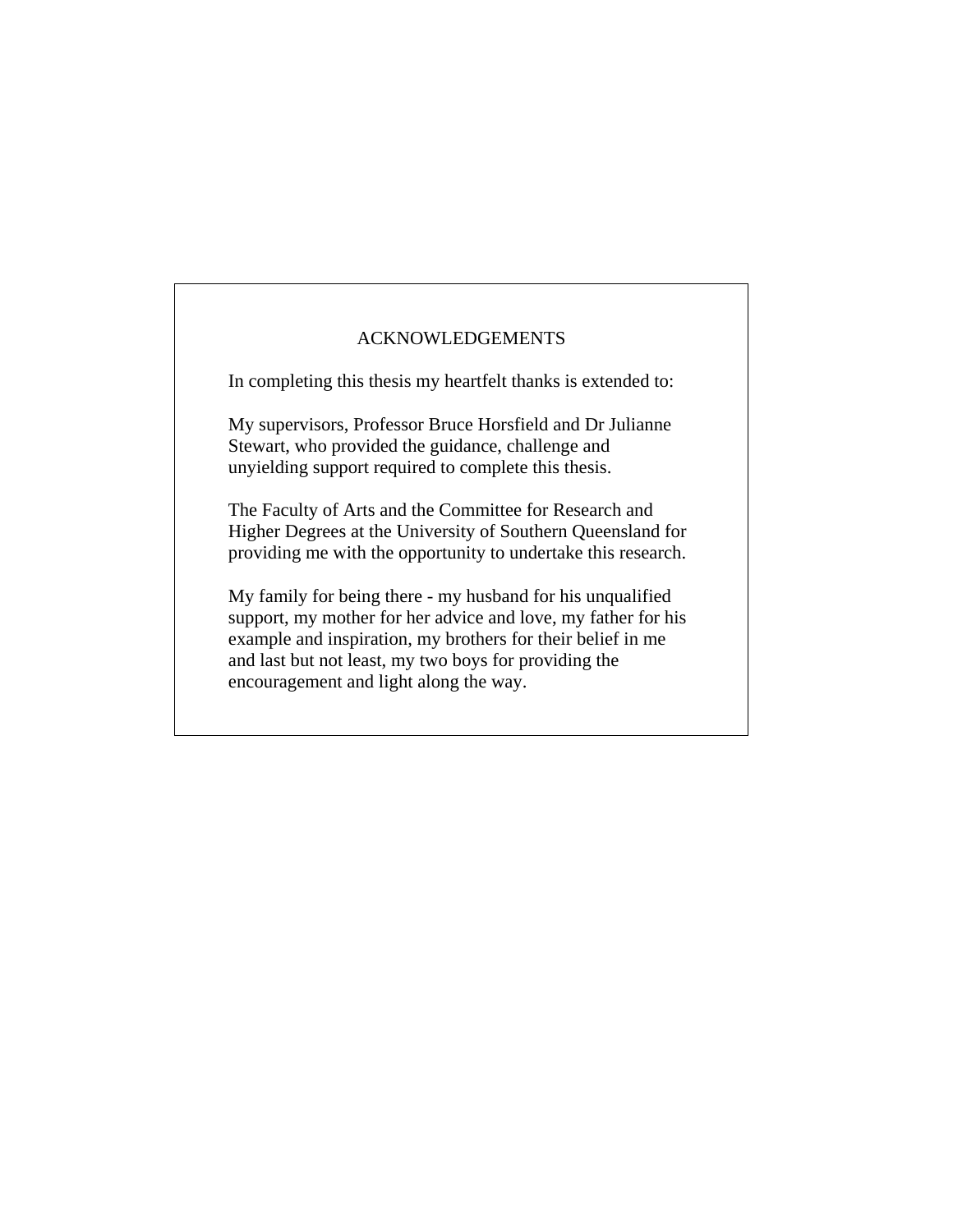## TABLE OF CONTENTS

Introduction…………………………………………………………………………… 1

## CHAPTER 1: NEW MEDIA STORYTELLING

| 1.1  | Thesis Aim                                                                    | $\overline{2}$ |
|------|-------------------------------------------------------------------------------|----------------|
| 1.1  | Thesis Origins                                                                |                |
| 1.2  | Thesis Overview                                                               | 6              |
|      | TOWARDS A POETICS OF NARRATIVE IN NEW MEDIA<br><b>CHAPTER 2:</b>              |                |
|      |                                                                               | 10             |
|      | PART 1: THE POETIC METHODOLOGY                                                |                |
| 2.1  | The Poetic Methodology                                                        | 13             |
| 2.2  | Why a Poetics? A Validation                                                   | 17             |
| 2.3  | Theorizing New Media Narrative                                                | 19             |
| 2.4  | The Poetic Purpose & The Language of New Media                                | 21             |
|      | PART II: NARRATIVE IN THE DIGITAL DOMAIN                                      |                |
| 2.5  |                                                                               | 29             |
| 2.6  | What is Narrative? - Narrative Theory                                         | 31             |
| 2.7  | Dramatic Narration - the Aristotelian Model                                   | 33             |
| 2.8  | Cinematic Narrative in New Media                                              | 38             |
| 2.9  | Complex Narrative Structure, Form and Style                                   | 39             |
| 2.10 | What Could be Different about Narrative in New Media?                         | 43             |
| 2.11 | Playing Host to Narrative - The Nature of Digital Content                     | 45             |
| 2.12 | Organising Digital Data - Database Narrative as a Cultural Form<br>49         |                |
| 2.13 | Conclusion                                                                    | 54             |
|      | LITERATURE REVIEW: NARRATIVE IN NEW MEDIA<br><b>CHAPTER 3:</b>                |                |
|      | PART I: CONTEMPORARY NEW MEDIA NARRATIVE                                      |                |
|      |                                                                               | 56             |
| 3.1  | Narrative and the Promise of the Digital Environment                          | 58             |
|      | 3.2 Which Story to Choose? Interactivity, Non-linearity and the Forking Path  | 61             |
| 3.3  | Interactivity and the "new" in New Media                                      | 63             |
| 3.4  | Interactivity and Database Research - Designing the Narrative Experience      | 67             |
| 3.5  | The Interactive Guide - The Search Engine & the Search for Dramatic Design 72 |                |
| 3.6  | Creating the Impetus to Interact - Drama and the "Lean Forward" Experience 77 |                |
| 3.7  | Playing a Part in Narrative - Audience Interaction and "Being There"          | 84             |
| 3.8  | New Media Narrative and Building the Fictional World                          | 88             |
| 3.9  | Agency in the Fictional World                                                 | 88             |
| 3.10 | Creating a Reason to Interact - Interactive Narrative and Computer Games      | 91             |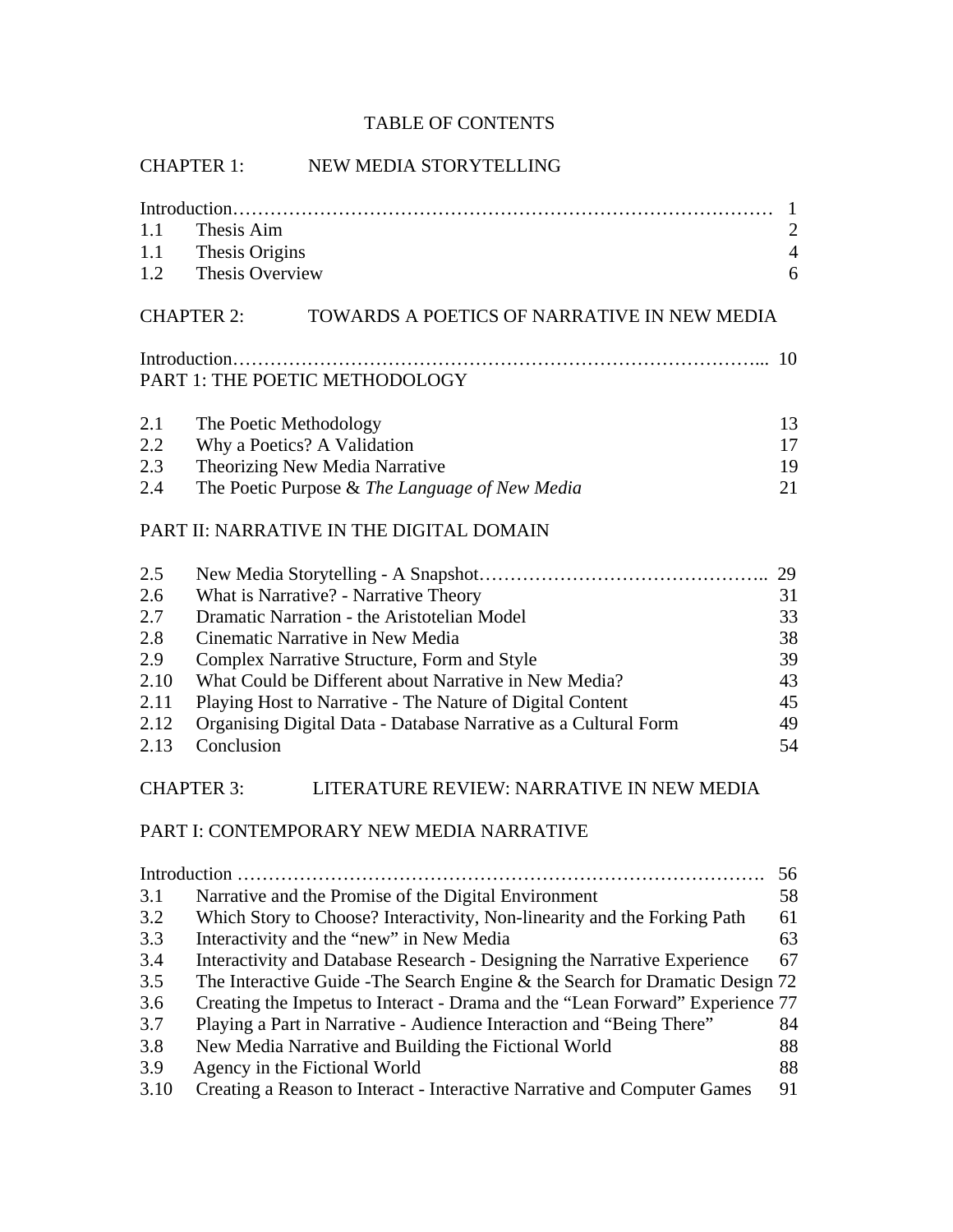| 3.11 Theorizing New Media Narrative and the Representation of Reality                 | 95  |
|---------------------------------------------------------------------------------------|-----|
| 3.12 Getting into the Picture - Interactivity, Non-linearity & the Cinematic Mode 101 |     |
| 3.13 Old Media Storytelling - the Cinema                                              | 103 |

#### PART II: THEORIZING NARRATIVE FORM AND STRUCTURE

|                                                                                           | 113 |
|-------------------------------------------------------------------------------------------|-----|
| Russian Formalism and "the Stoniness of the Stone"<br>3.15                                |     |
| Plot Design as an Artistic Device<br>3.16                                                 | 115 |
| Narratology and the Principles of Narrative - Structuralist Theories of Plot<br>3.17      | 117 |
| The Ordering of Narrative - Syntagm and Paradigm<br>3.18                                  | 120 |
| Ordering Time and Space - Metz and the <i>Grande Syntagmatique</i><br>3.19                | 124 |
| The Formalists and the Aesthetics of Film Style - Plot as a Formal Structure<br>3.20      | 126 |
| Contemporary Models of Form - Bordwell and Neo-Formalism<br>3.21                          | 128 |
| Plot as Story & Style - the Role of Montage, <i>Cinematurgy &amp; Mosaic Form</i><br>3.22 | 131 |

### PART III: TOOLS FOR A POETICS

| 3.24 Structuring Story and Form - The Role of Audience Design | 140 |
|---------------------------------------------------------------|-----|
| 3.25 New Media Narrative - The Status Quo                     | 143 |
| 3.26 Conclusion                                               | 144 |

#### **CHAPTER 4:** FORMULATING THE THEORETIC BASIS OF THE POETICS OF MOSAIC NARRATIVE

| Introduction. |                                                                        | 147 |
|---------------|------------------------------------------------------------------------|-----|
| 4.1           | The Storyteller and the Search for a Theory of Digital Storytelling    | 148 |
| 4.2           | New Media Narrative - Soft Cinema Case Study                           | 150 |
| 4.3           | An Analysis of Texas - Structure and Form                              | 154 |
| 4.4           | Narrative as Data - the Digital Narrative Syntagma                     | 155 |
| 4.5           | Making the Connection - The Story Moment                               | 157 |
| 4.6           | The fabula and syuzhet in New Media Narrative                          | 159 |
| 4.7           | Manovich and the "linking" of Narrative                                | 161 |
| 4.8           | The Ordering and Linking of Narrative in Texas                         | 162 |
| 4.9           | The Ordering of Database Narrative - Manovich and Metz                 | 164 |
| 4.10          | <b>Building on Manovich</b>                                            | 168 |
| 4.11          | Film Theory - Finding the Answer                                       | 169 |
| 4.12          | The Linking of Narrative - the Creation of Time and Space              | 171 |
| 4.13          | Creating The Narrative Link - Cinematurgy & Cinematic Digital Syntagma | 173 |
| 4.14          | The Causal Connection - <i>Dramamatury</i> , Causality and Film Theory | 175 |
| 4.15          | Creating the Link - Dramaturgical Structure and Scriptwriting Theory   | 177 |
| 4.16          | <b>Structuring Dramaturgy in Complex Narrative Forms</b>               | 179 |
| 4.17          | Encoding the Database - Manovich and the "Dramaturgical"               | 182 |
| 4.18          | Conclusion                                                             | 184 |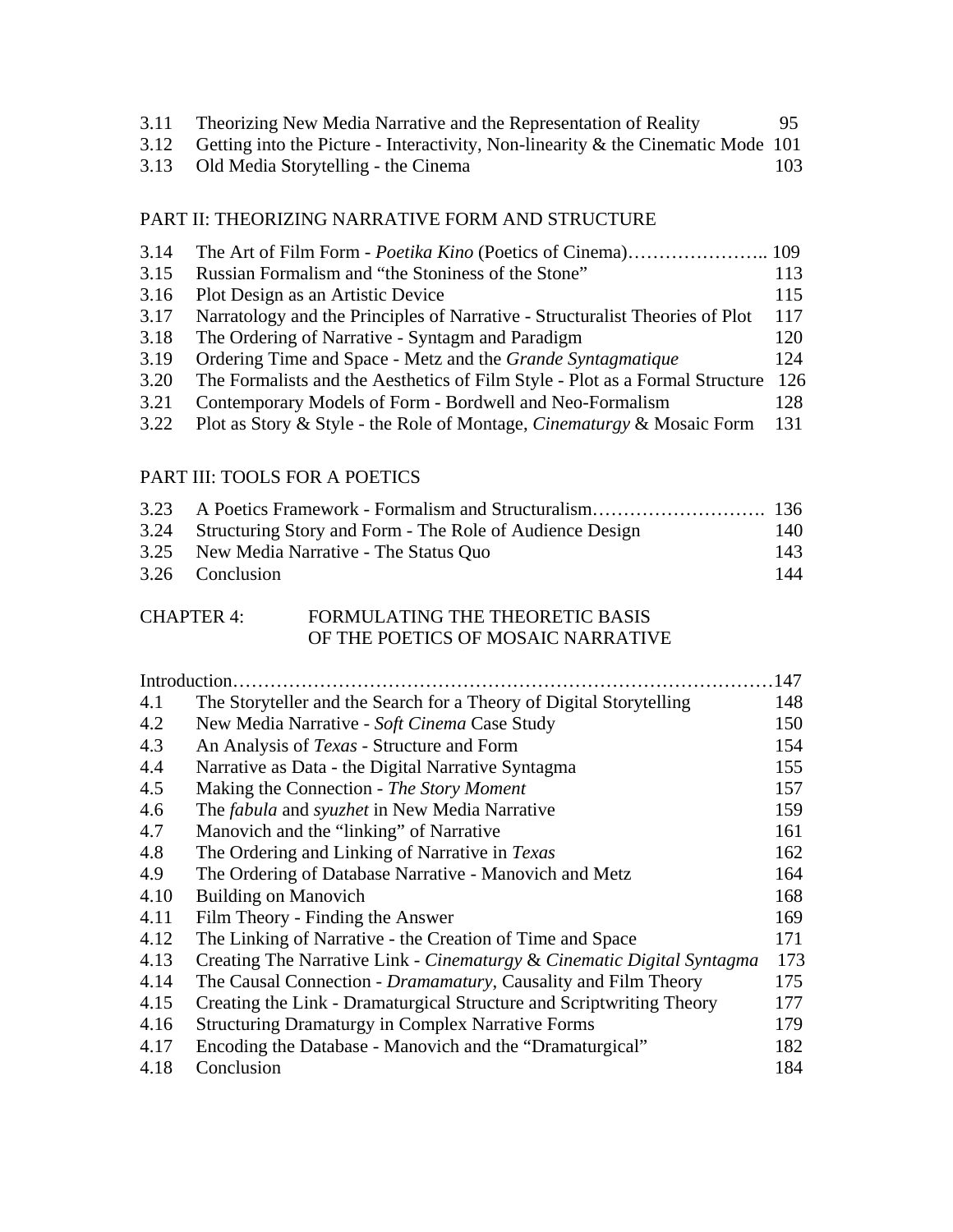### CHAPTER 5: NEW MEDIA NARRATIVE & THE CINEMATIC

| Introduction. |                                                                             | .187 |
|---------------|-----------------------------------------------------------------------------|------|
| 5.1           | The Cinematic Mode of Storytelling                                          | 189  |
| 5.2           | The Russian Formalists on Montage as Art                                    | 189  |
| 5.3           | How is Narrative Motivated by Plot & Style? The Case of American Beauty     | 195  |
| 5.4           | Manovich on Montage in New Media                                            | 199  |
| 5.5           | <i>Mission to Earth</i> (Manovich, 2003-2004)                               | 205  |
| 5.6           | An Analysis of <i>Mission to Earth</i> - Structure, Form, Montage and Style | 211  |
| 5.7           | Eisenstein's Theories of Montage - Montage at the Micro Level               | 214  |
| 5.8           | Eisenstein and Montage as Link                                              | 216  |
| 5.9           | Eisenstein, Montage and Systems of Style                                    | 218  |
| 5.10          | A Graphic Presentation of Story, Structure and Form                         | 221  |
| 5.11          | Manovich and Eisensteinian Montage                                          | 224  |
| 5.12          | Eisensteinian Film Theory and Cinematic Storytelling Practice               | 227  |
| 5.13          | Montage and Style in the Poetics of Mosaic Narrative                        | 229  |
| 5.14          | Montage at the Macro Level - the Creation of Film Form via Association      | 230  |
| 5.15          | The Avant-garde as a Formal Structure in New Media Narrative                | 232  |
| 5.16          | Creating Avant-garde Structure and Form in New Media Narrative              | 234  |
| 5.17          | Theorising the Structural & Formal Nature of Avant-Garde Cinema             | 234  |
| 5.18          | New Media Narrative and Avant-Garde Form and Structure                      | 244  |
| 5.19          | Coding the New Media Database - Montage, Style and Avant-garde Form         | 246  |
| 5.20          | Conclusion: Manovich and the <i>Poetics of Mosaic Narrative</i>             | 250  |

### CHAPTER 6: PUTTING RESEARCH INTO PRACTICE: A TABULATED GUIDE TO THE POETICS OF MOSAIC NARRATIVE

|     |                                                   | 251 |
|-----|---------------------------------------------------|-----|
| 6.1 | Storytelling and the Poetics of Mosaic Narrative  | 251 |
| 6.2 | Using the <i>Poetics of Mosaic Narrative</i>      | 252 |
| 6.3 | A Guide to Reading the Mosaic Narrative Framework | 254 |
|     | <b>CHAPTER 7:</b><br>CONCLUSION                   |     |
| 7.1 |                                                   |     |
| 7.2 | The Research Journey                              | 257 |
|     |                                                   |     |
|     |                                                   |     |
|     |                                                   | 270 |